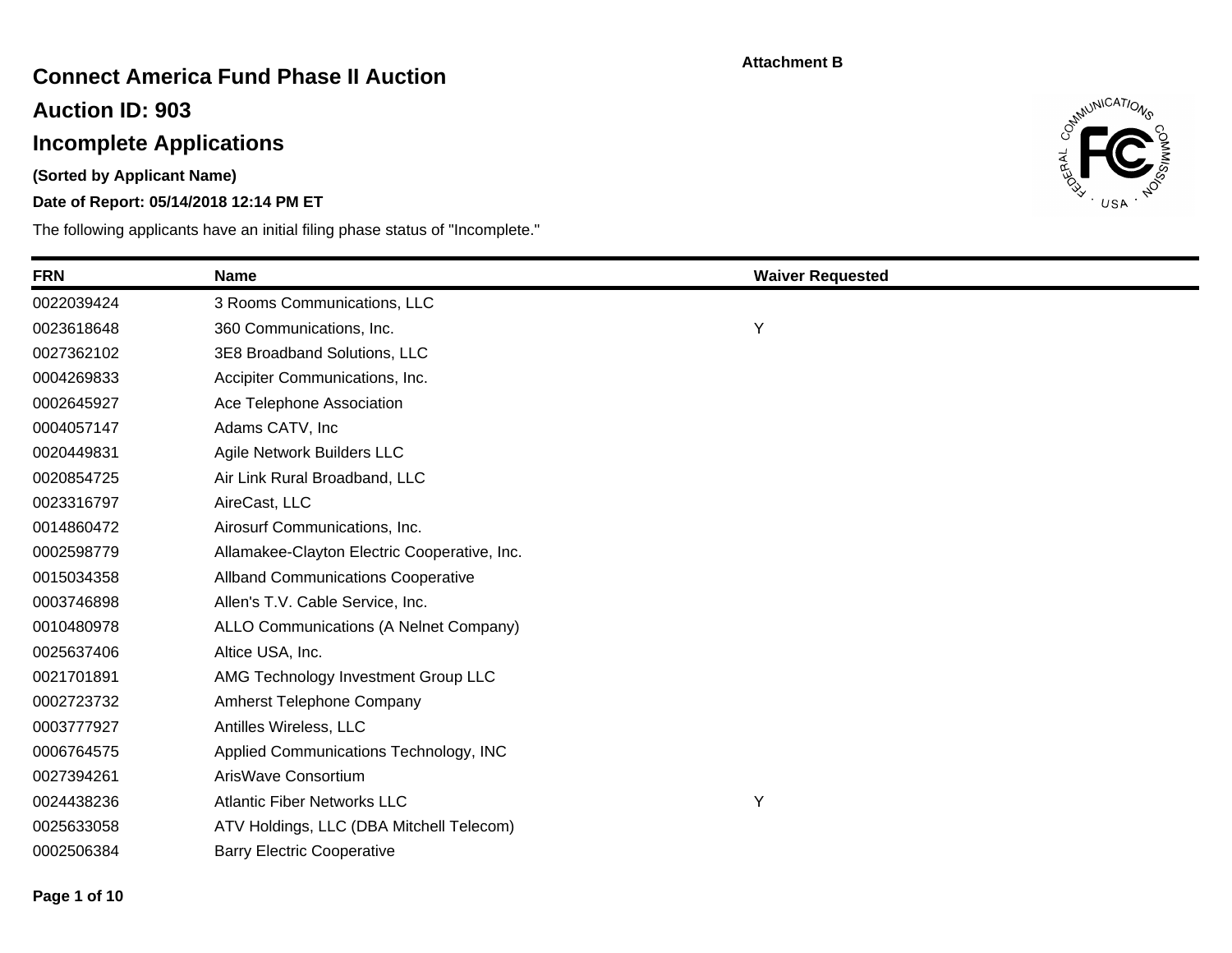## **Connect America Fund Phase II Auction**

**Auction ID: 903**

# **Incomplete Applications**

**(Sorted by Applicant Name)**

### **Date of Report: 05/14/2018 12:14 PM ET**



| <b>FRN</b> | <b>Name</b>                                        | <b>Waiver Requested</b> |
|------------|----------------------------------------------------|-------------------------|
| 0020136552 | Bay Country Communications, Inc.                   |                         |
| 0002477636 | <b>BEK Communications Cooperative</b>              |                         |
| 0003729142 | Ben Lomand Communications, LLC                     |                         |
| 0005053251 | Benton Ridge Telephone Company                     |                         |
| 0026779819 | Beyond Media Inc.                                  |                         |
| 0008101677 | Big River Telephone Company, LLC                   |                         |
| 0019496462 | Bloosurf, LLC                                      |                         |
| 0016419392 | <b>Broadband Corp</b>                              |                         |
| 0003773520 | Bruce Telephone Company, Inc.                      |                         |
| 0027343813 | Butler Rural Electric Cooperative Association, Inc |                         |
| 0020855656 | Cal.net, Inc.                                      |                         |
| 0019746445 | CAP Cable, LLC                                     |                         |
| 0004330965 | Casey Mutual Telephone Company                     |                         |
| 0027391150 | <b>Central Broadband Consortium</b>                |                         |
| 0003018033 | Cincinnati Bell Inc.                               |                         |
| 0004365516 | <b>City of Thomasville Utilities</b>               |                         |
| 0014281588 | <b>Citynet LLC</b>                                 |                         |
| 0027379346 | Claiborne Electric Cooperative, Inc.               |                         |
| 0023758238 | Clarity Telecom, LLC                               |                         |
| 0022761373 | Clearnetworx, LLC                                  |                         |
| 0006659650 | ClearSKY Systems, Inc.                             |                         |
| 0018795427 | CNSP, INC., DBA NMSURF                             |                         |
| 0004353603 | Coleman County Telephone Cooperative, Inc.         |                         |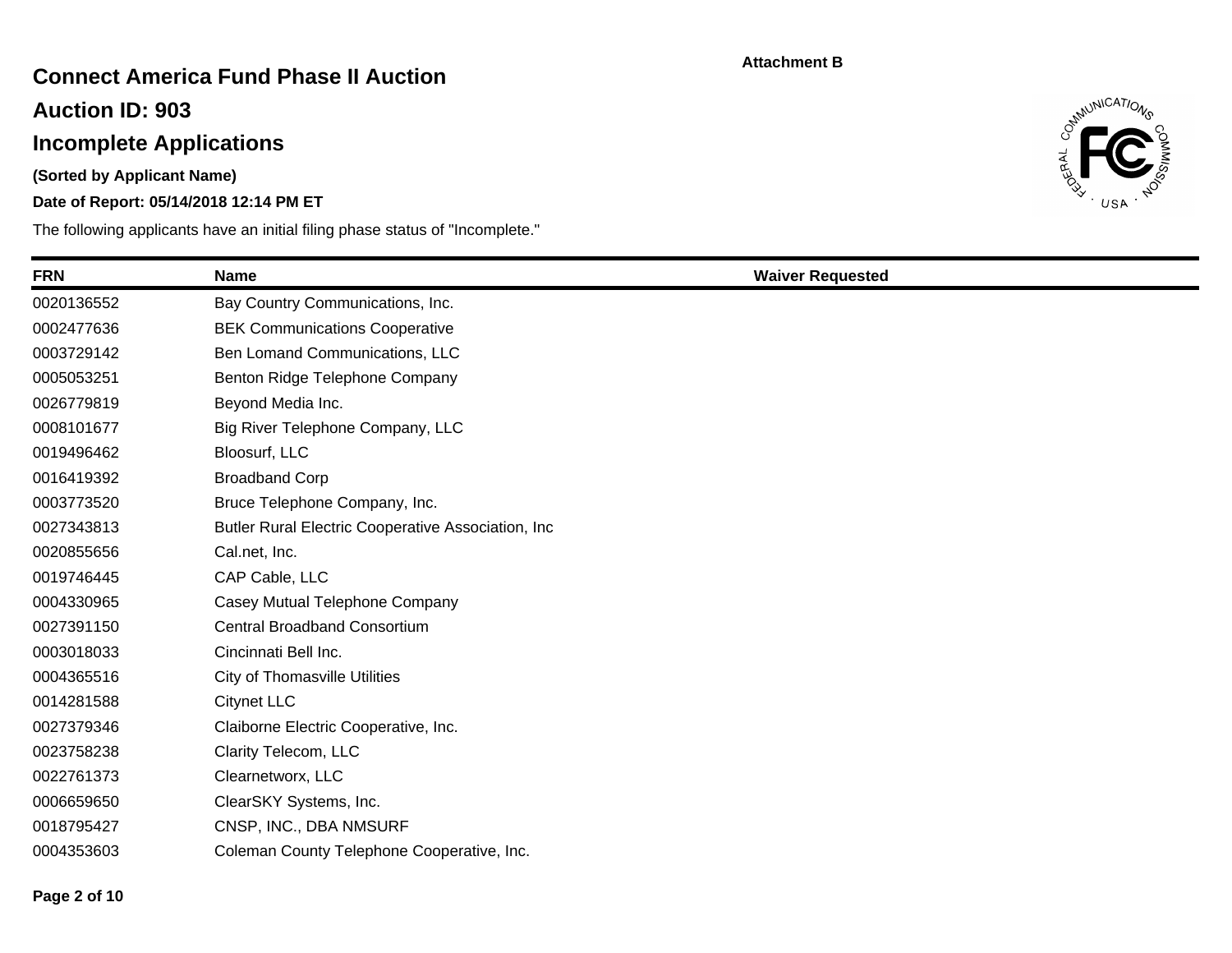## **Connect America Fund Phase II Auction**

**Auction ID: 903**

# **Incomplete Applications**

**(Sorted by Applicant Name)**

### **Date of Report: 05/14/2018 12:14 PM ET**



| <b>FRN</b> | <b>Name</b>                                      | <b>Waiver Requested</b> |  |
|------------|--------------------------------------------------|-------------------------|--|
| 0027380146 | Columbia Basin Electric Cooperative, Inc.        |                         |  |
| 0001649078 | Comcell                                          |                         |  |
| 0007116403 | Commnet Wireless, LLC                            |                         |  |
| 0014511364 | Computer 5 Inc. d/b/a LocalTel Communications    |                         |  |
| 0018814731 | Conifer Communications, Inc.                     |                         |  |
| 0004365334 | Consortium 903                                   |                         |  |
| 0001834696 | Cox Communications, Inc.                         |                         |  |
| 0016420713 | Crocker Communications, Inc.                     |                         |  |
| 0016032815 | Dalton Telecommunications, Inc.                  |                         |  |
| 0023973480 | Declaration Networks Group, Inc.                 |                         |  |
| 0018985713 | Defiance Holdings, LLC                           |                         |  |
| 0009558909 | DigitalPath, Inc.                                |                         |  |
| 0018580704 | Dixie-Net Communications, Inc.                   |                         |  |
| 0004242723 | <b>DOCOMO PACIFIC</b>                            |                         |  |
| 0002336360 | Eagle Communications, Inc.                       |                         |  |
| 0027379676 | East Central Vermont Telecommunications District |                         |  |
| 0021392634 | Echo Wireless Broadband, Inc.                    |                         |  |
| 0026223164 | Emerald Broadband, LLC                           |                         |  |
| 0026834093 | Emerald Cable Co LLC                             | Υ                       |  |
| 0001607340 | Emery Telephone dba Emery Telcom                 |                         |  |
| 0003788940 | <b>Emily Cooperative Telephone Company</b>       |                         |  |
| 0014552988 | Evertek Enterprises, Inc.                        |                         |  |
| 0003747722 | <b>Farmers Mutual Telephone Company</b>          |                         |  |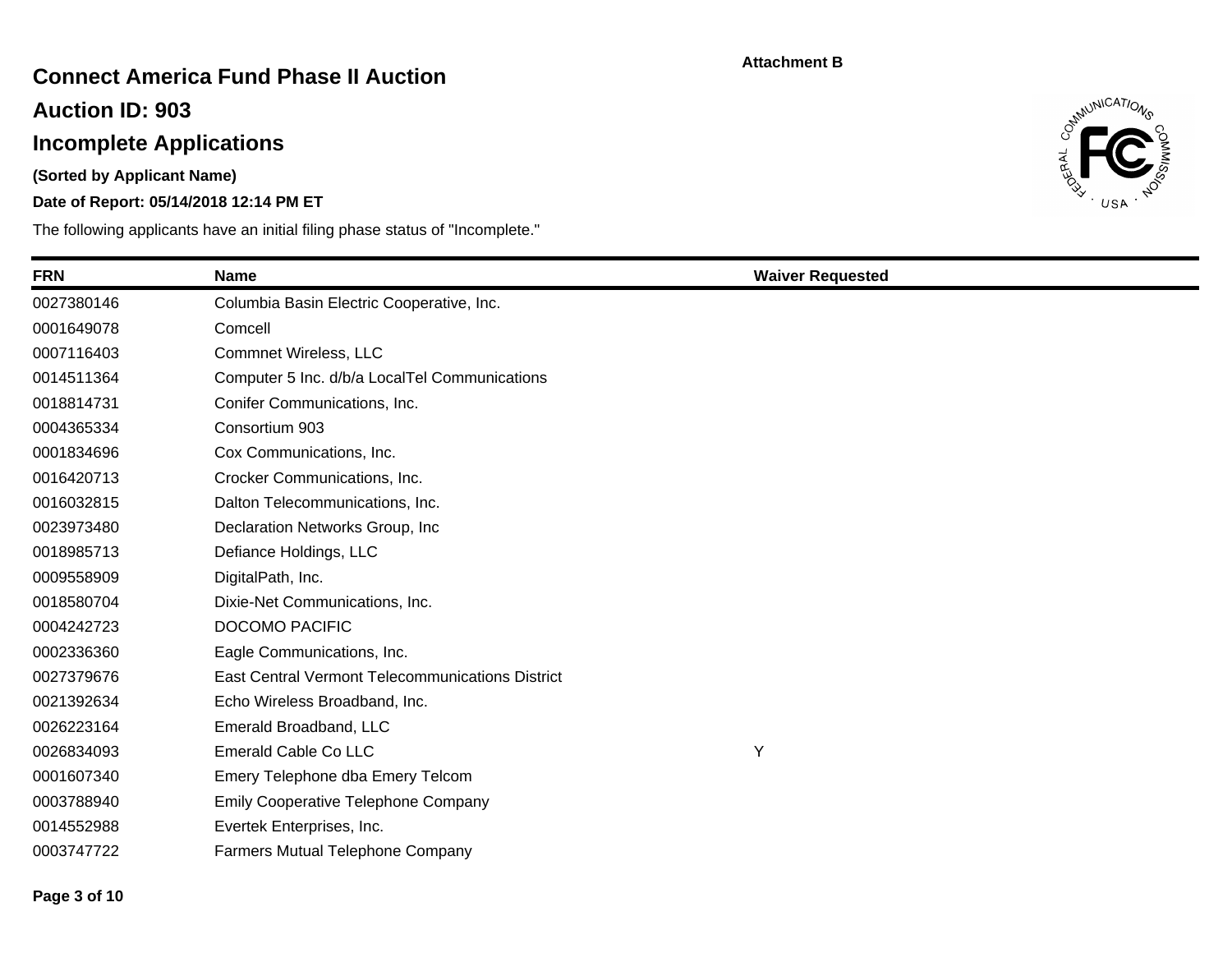## **Connect America Fund Phase II Auction**

**Auction ID: 903**

# **Incomplete Applications**

**(Sorted by Applicant Name)**

### **Date of Report: 05/14/2018 12:14 PM ET**



| <b>FRN</b> | <b>Name</b>                                   | <b>Waiver Requested</b> |
|------------|-----------------------------------------------|-------------------------|
| 0003741576 | <b>Federated Telephone Cooperative</b>        |                         |
| 0014117139 | FiberLight, LLC                               |                         |
| 0024463929 | Fibervision, LLC                              |                         |
| 0001732825 | <b>First Electric Cooperative Corporation</b> |                         |
| 0017178567 | Flat Wireless, LLC                            |                         |
| 0002341071 | Flint Hills Rural Electric Cooperative Assn.  |                         |
| 0016079956 | Fourway Computer Products, Inc.               |                         |
| 0003576352 | <b>Frontier Communications Corporation</b>    |                         |
| 0024025736 | Futiva, LLC                                   |                         |
| 0002652519 | Garden Valley Telephone Company               |                         |
| 0003720968 | Geneseo Telephone Company                     |                         |
| 0010219962 | Georgia Public Web, Inc.                      |                         |
| 0017377771 | Gila Local Exchange Carrier, Inc.             |                         |
| 0005059779 | <b>GoldStar Communications, LLC</b>           |                         |
| 0020143921 | Good Connections, LLC.                        | Υ                       |
| 0016754152 | Gorge Networks, Inc.                          |                         |
| 0003748084 | <b>Grand Mound Cooperative Telephone</b>      |                         |
| 0004310298 | <b>Griggs County Telephone Company</b>        |                         |
| 0024926933 | Hammer Fiber Optic Investments Ltd.           |                         |
| 0027344498 | Hankins Information Technology                | Υ                       |
| 0015551302 | Hanson Communications, Inc.                   |                         |
| 0013169313 | Hardy Telecommunications, Inc.                |                         |
| 0001520980 | Hawaiian Telcom, Inc.                         |                         |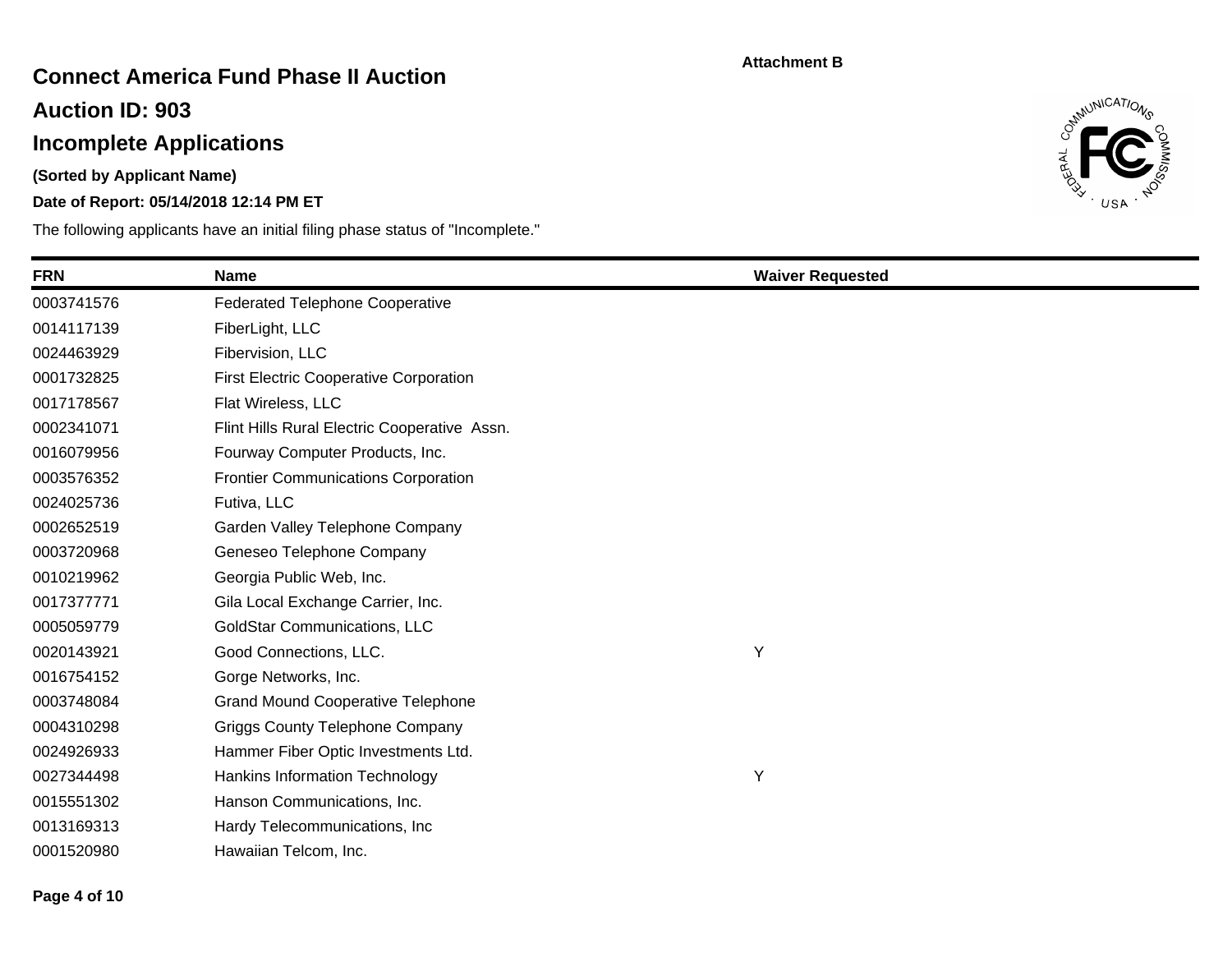## **Connect America Fund Phase II Auction**

**Auction ID: 903**

# **Incomplete Applications**

**(Sorted by Applicant Name)**

### **Date of Report: 05/14/2018 12:14 PM ET**



| <b>FRN</b> | <b>Name</b>                                     | <b>Waiver Requested</b> |
|------------|-------------------------------------------------|-------------------------|
| 0005063078 | Helix Telephone Company                         |                         |
| 0022904270 | Hilltop Broadband                               |                         |
| 0026995332 | HolstonConnect, LLC                             |                         |
| 0009705633 | Horizon Telcom, Inc.                            |                         |
| 0001886944 | Horry Telephone Cooperative, Inc.               |                         |
| 0009846494 | Hotwire Communications, Ltd                     |                         |
| 0017434911 | Hughes Network Systems, LLC                     |                         |
| 0013769708 | Hunter Communications, Inc.                     |                         |
| 0004821989 | Illinois Electric Cooperative                   |                         |
| 0003722485 | Independent Networks, Inc.                      |                         |
| 0022355762 | <b>Inland Cellular LLC</b>                      |                         |
| 0003741550 | Interstate Telecommunications Cooperative, Inc. |                         |
| 0018706002 | Inventive Wireless of Nebraska, LLC             |                         |
| 0004365961 | Jaguar Communication, Inc.                      |                         |
| 0027349513 | <b>JCWIFI.com LLC</b>                           |                         |
| 0016251530 | Joink, LLC                                      |                         |
| 0004362364 | KanOkla Telephone Association                   |                         |
| 0023933674 | KEPS Technologies Inc. d/b/a ACD.net            |                         |
| 0003723731 | L. R. Communications Inc.                       |                         |
| 0002721157 | La Valle Telephone Cooperative                  |                         |
| 0016036980 | La Ward Communications                          |                         |
| 0023985237 | Lake Region Technology & Communications, LLC    |                         |
| 0007759178 | <b>LICT Corporation</b>                         |                         |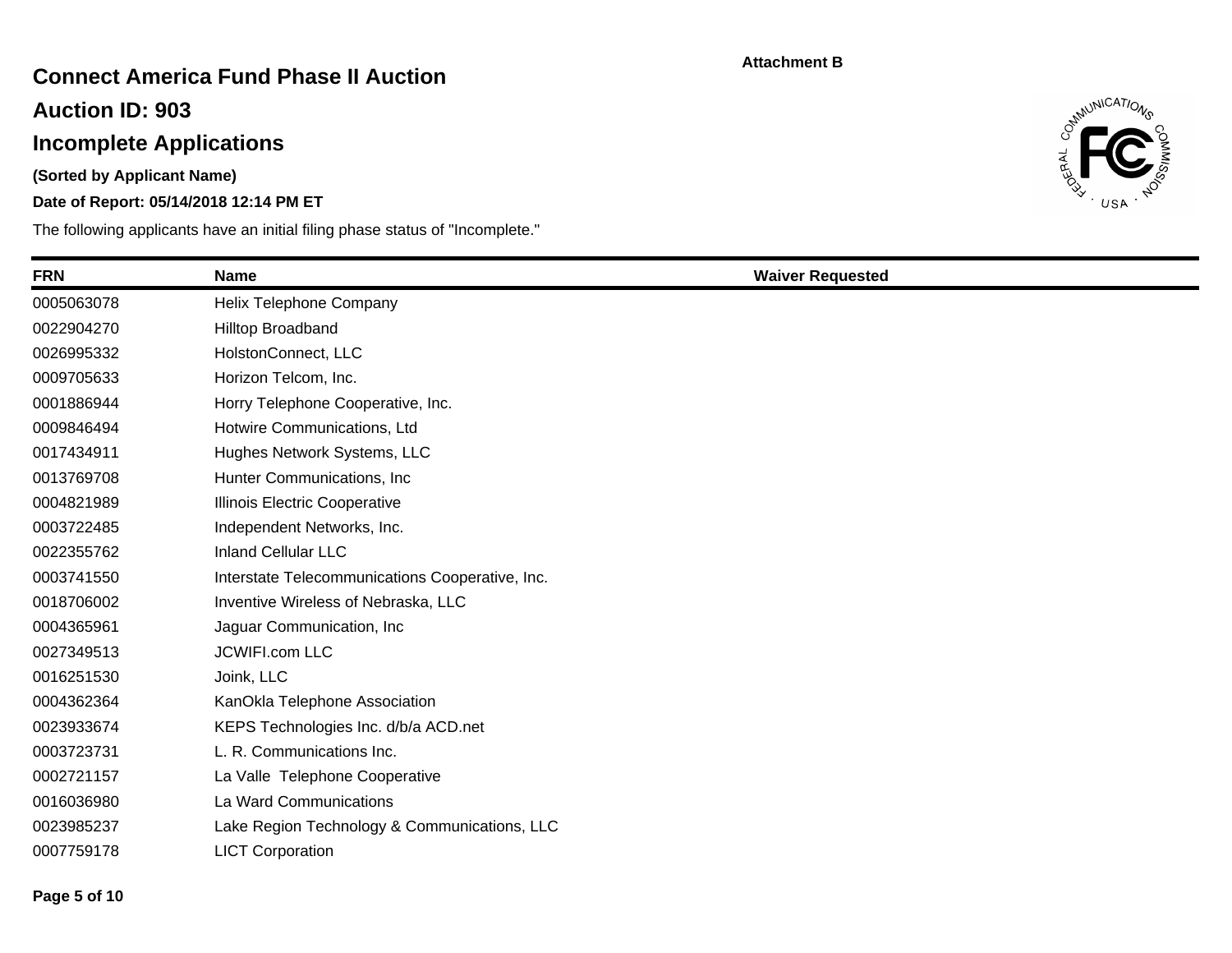## **Connect America Fund Phase II Auction**

**Auction ID: 903**

# **Incomplete Applications**

**(Sorted by Applicant Name)**

### **Date of Report: 05/14/2018 12:14 PM ET**



| <b>FRN</b> | <b>Name</b>                                 | <b>Waiver Requested</b> |
|------------|---------------------------------------------|-------------------------|
| 0007770084 | LigTel Communications, Inc.                 |                         |
| 0003741436 | Lismore Cooperative Telephone Company       |                         |
| 0014024640 | LR Communications, Inc.                     |                         |
| 0020926788 | <b>LTD Broadband LLC</b>                    |                         |
| 0002073138 | Lumos Telephone Inc.                        |                         |
| 0002594752 | Marne & Elk Horn Telephone Company          |                         |
| 0005283221 | Massillon Cable TV, Inc.                    |                         |
| 0027382639 | Meriwether Lewis Connect LLC                |                         |
| 0018511303 | Mid-States Services, LLC                    |                         |
| 0014663553 | Minerva Valley Wireless                     |                         |
| 0014363329 | Montana Opticom, LLC                        |                         |
| 0001753938 | Moundville Telephone Co., Inc.              |                         |
| 0001730944 | Mountain View Telephone Company, Inc.       |                         |
| 0015643182 | Mountain West Technologies Corporation      |                         |
| 0019679562 | Myakka Communications, Inc.                 |                         |
| 0017194986 | NBVDS Investment, L.L.C.                    |                         |
| 0001607225 | NE Colorado Cellular, Inc.                  |                         |
| 0027353580 | Neighborhood Wireless, LLC                  |                         |
| 0026290791 | Net Vision Communications, LLC.             | Y                       |
| 0018562611 | New Lisbon Broadband and Communications     |                         |
| 0015656606 | Newmax, LLC dba Intermax Networks           |                         |
| 0004052577 | Nittany Media, Inc.                         |                         |
| 0002706190 | Northeast Communications of Wisconsin, Inc. |                         |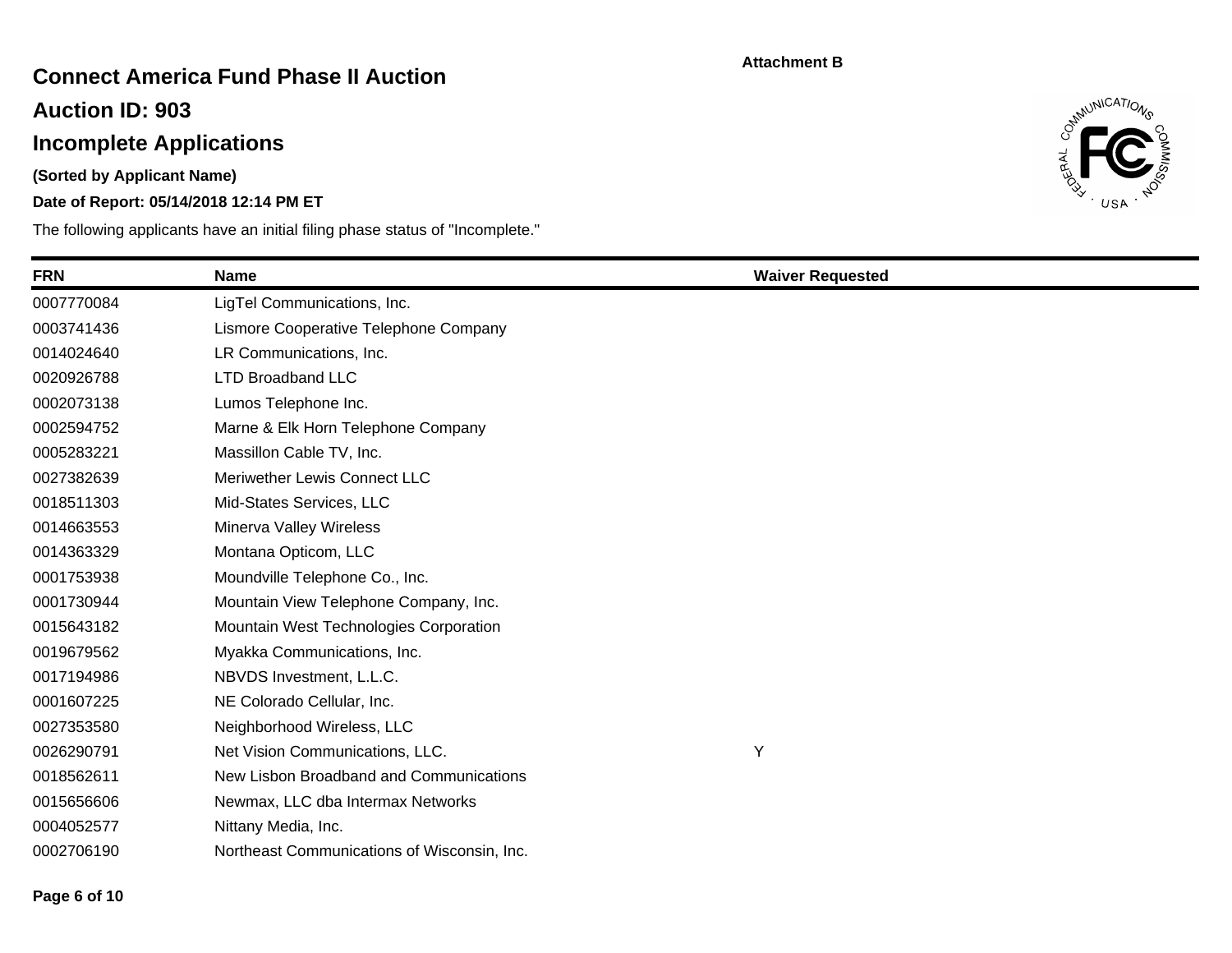## **Connect America Fund Phase II Auction**

**Auction ID: 903**

# **Incomplete Applications**

**(Sorted by Applicant Name)**

### **Date of Report: 05/14/2018 12:14 PM ET**



| <b>FRN</b> | <b>Name</b>                                | <b>Waiver Requested</b> |  |
|------------|--------------------------------------------|-------------------------|--|
| 0021320155 | Northeast Rural Services, Inc.             |                         |  |
| 0020993077 | Northern Arapaho Tribal Industries         |                         |  |
| 0017851569 | One Point Technologies Inc                 |                         |  |
| 0027353192 | Orange County REMC                         |                         |  |
| 0022623235 | Otelco, Inc.                               |                         |  |
| 0001754183 | Pine Belt Communications, Inc.             |                         |  |
| 0012882643 | Pine Cellular Phones, Inc.                 |                         |  |
| 0003728615 | Pioneer Long Distance, Inc.                |                         |  |
| 0025360173 | Plains internet, LLC                       |                         |  |
| 0018242867 | Professional Value Internet Services, Inc. |                         |  |
| 0021020060 | Pueblo of Laguna Utility Authority Inc.    | Υ                       |  |
| 0001612555 | PVT Networks, Inc.                         |                         |  |
| 0019663095 | QCOL, Inc                                  |                         |  |
| 0007649882 | R. M. Greene, Inc.                         |                         |  |
| 0002065266 | Rappahannock Electric Cooperative          |                         |  |
| 0027390061 | REA Energy Cooperative, Inc.               |                         |  |
| 0001731785 | Red River Cellular Telephone Corporation   |                         |  |
| 0025124421 | Red Spectrum Communications LLC            | Y                       |  |
| 0027261940 | Redwire, Inc.                              |                         |  |
| 0026369231 | Redzone Wireless, LLC                      | Υ                       |  |
| 0009873712 | Reserve Long Distance Company, Inc.        |                         |  |
| 0003774296 | Richland Grant Telephone Cooperative, Inc. |                         |  |
| 0009568379 | Roseau Electric Cooperative, Inc.          |                         |  |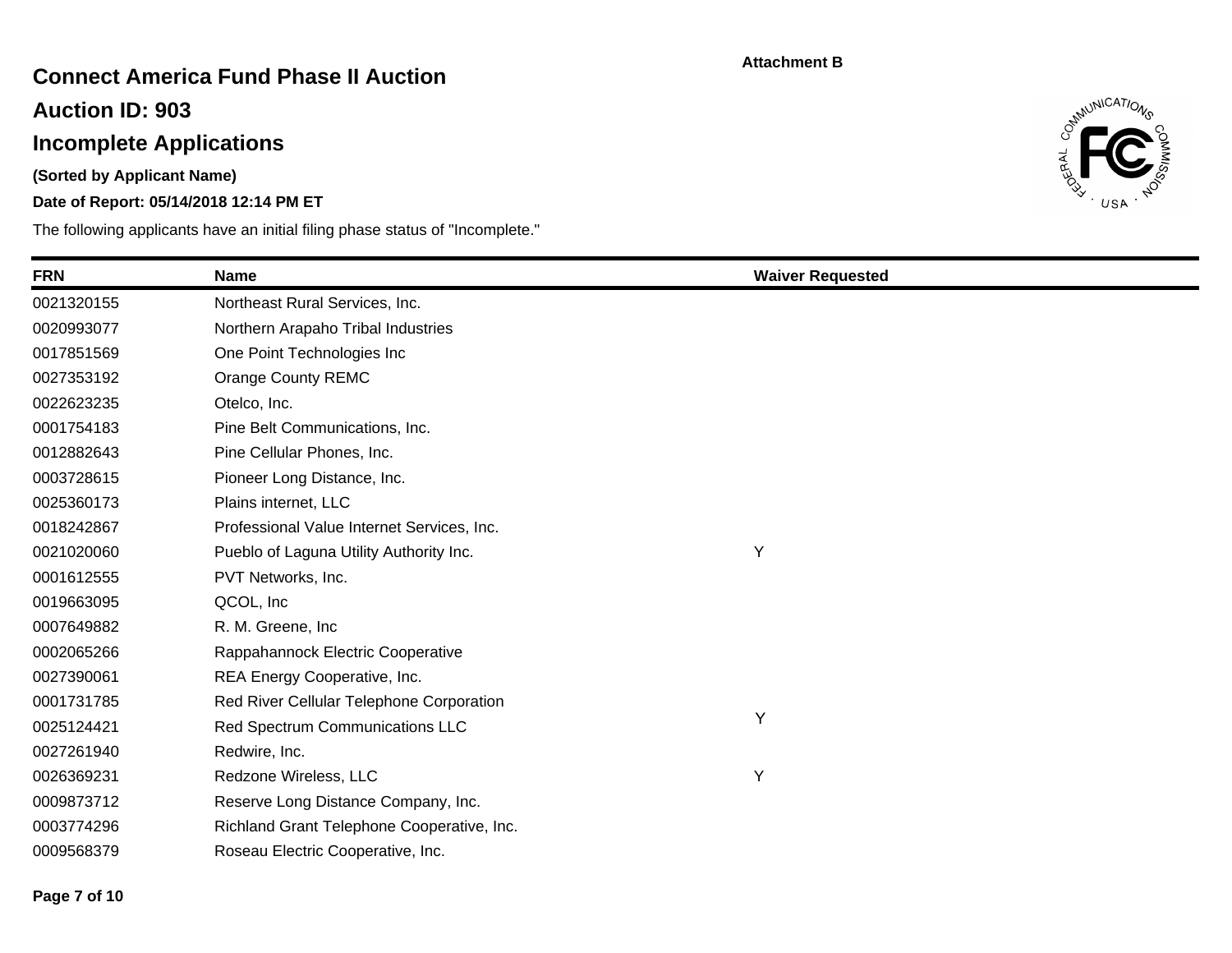## **Connect America Fund Phase II Auction**

**Auction ID: 903**

# **Incomplete Applications**

**(Sorted by Applicant Name)**

### **Date of Report: 05/14/2018 12:14 PM ET**



| <b>FRN</b> | <b>Name</b>                                        | <b>Waiver Requested</b> |
|------------|----------------------------------------------------|-------------------------|
| 0003757838 | Royal Telephone Company                            |                         |
| 0020787412 | <b>RTC Communications Corp</b>                     |                         |
| 0027378504 | Rural America Broadband Services Consortium        |                         |
| 0008460081 | S&T Communications, LLC                            |                         |
| 0014639876 | Salsgiver Telecom, Inc.                            |                         |
| 0001616754 | San Luis Valley Rural Electric Cooperative, Inc.   |                         |
| 0003758877 | Santel Communications Cooperative, Inc.            |                         |
| 0022280762 | Secom Inc.                                         |                         |
| 0027389436 | Sharon Township                                    |                         |
| 0007299936 | Shellsburg Cablevision, Inc.                       |                         |
| 0022045405 | Shentel Communications, LLC                        |                         |
| 0024062309 | Skybeam, LLC                                       |                         |
| 0018137133 | Skyrunner, Inc.                                    |                         |
| 0021644448 | Skywave Wireless, Inc.                             |                         |
| 0027393958 | Sonus Technologies, Inc.                           |                         |
| 0027389246 | South Central Indiana Rural Electric Membership Co |                         |
| 0003771169 | SOUTH CENTRAL WIRELESS INC.                        |                         |
| 0006146120 | Southern Ohio Communication Services, Inc.         |                         |
| 0001687557 | Southwest Texas Telephone Company                  |                         |
| 0027391820 | <b>Stateline Construction LLC</b>                  |                         |
| 0007472319 | <b>Stratus Networks, Inc</b>                       |                         |
| 0010678001 | Sunset Digital Communications, Inc.                |                         |
| 0024049215 | Surf Air Wireless, LLC                             |                         |
|            |                                                    |                         |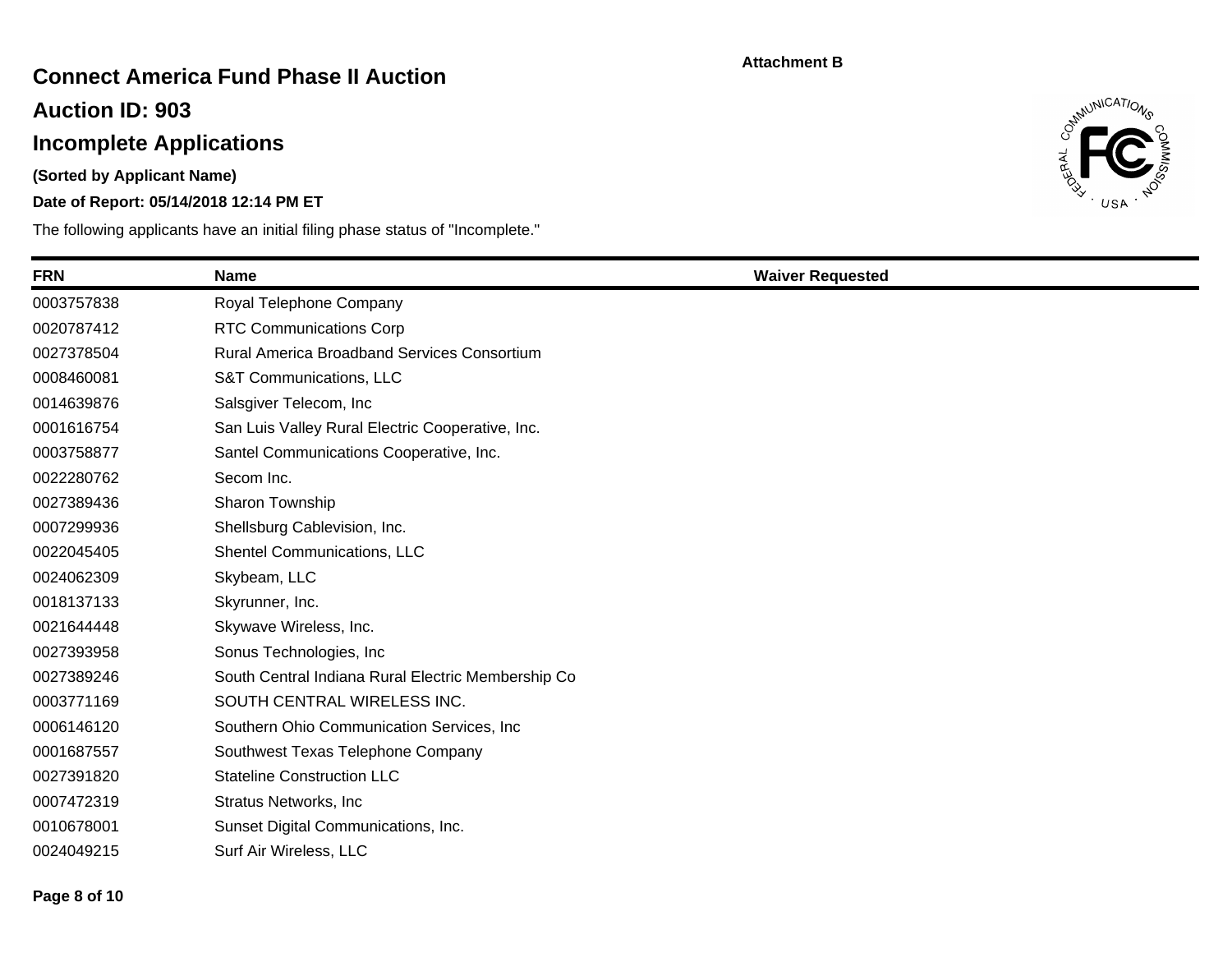## **Connect America Fund Phase II Auction**

**Auction ID: 903**

# **Incomplete Applications**

**(Sorted by Applicant Name)**

### **Date of Report: 05/14/2018 12:14 PM ET**



| <b>FRN</b> | <b>Name</b>                                 | <b>Waiver Requested</b> |
|------------|---------------------------------------------|-------------------------|
| 0014860530 | <b>SW DinehNet LLC</b>                      |                         |
| 0002924777 | Sycamore Telephone Company                  |                         |
| 0004320412 | <b>Terral Telephone Company</b>             |                         |
| 0024934085 | The City of Hudson, Ohio                    |                         |
| 0027352780 | The Ironsides Group, LLC                    |                         |
| 0026359026 | Tombigbee Communications, LLC               |                         |
| 0005010996 | TOTAH COMMUNICATIONS, INC                   |                         |
| 0017633405 | <b>Total Highspeed LLC</b>                  |                         |
| 0027368786 | Townes Wireless, Inc.                       |                         |
| 0027336056 | Tri County Rural Electric Cooperative, Inc. |                         |
| 0003744463 | Tri County Telephone Association, Inc.      |                         |
| 0027154608 | <b>Tri-County Electric Cooperative</b>      |                         |
| 0005017298 | Troy Cablevision, Inc.                      |                         |
| 0004371316 | Tularosa Communication Inc.                 |                         |
| 0007573520 | Twin Valley Communications, Inc.            |                         |
| 0001630201 | Union Telephone Company                     |                         |
| 0011414059 | United Communications, Inc.                 |                         |
| 0004372322 | United States Cellular Corporation          |                         |
| 0026268516 | Valley Communications Association, LLC      |                         |
| 0004269718 | Valliant Telephone Company, Inc.            |                         |
| 0015881154 | Velocity.Net Communications, Inc.           |                         |
| 0003646098 | Vermont National Telephone Company, Inc.    |                         |
| 0004963088 | Viasat, Inc.                                |                         |